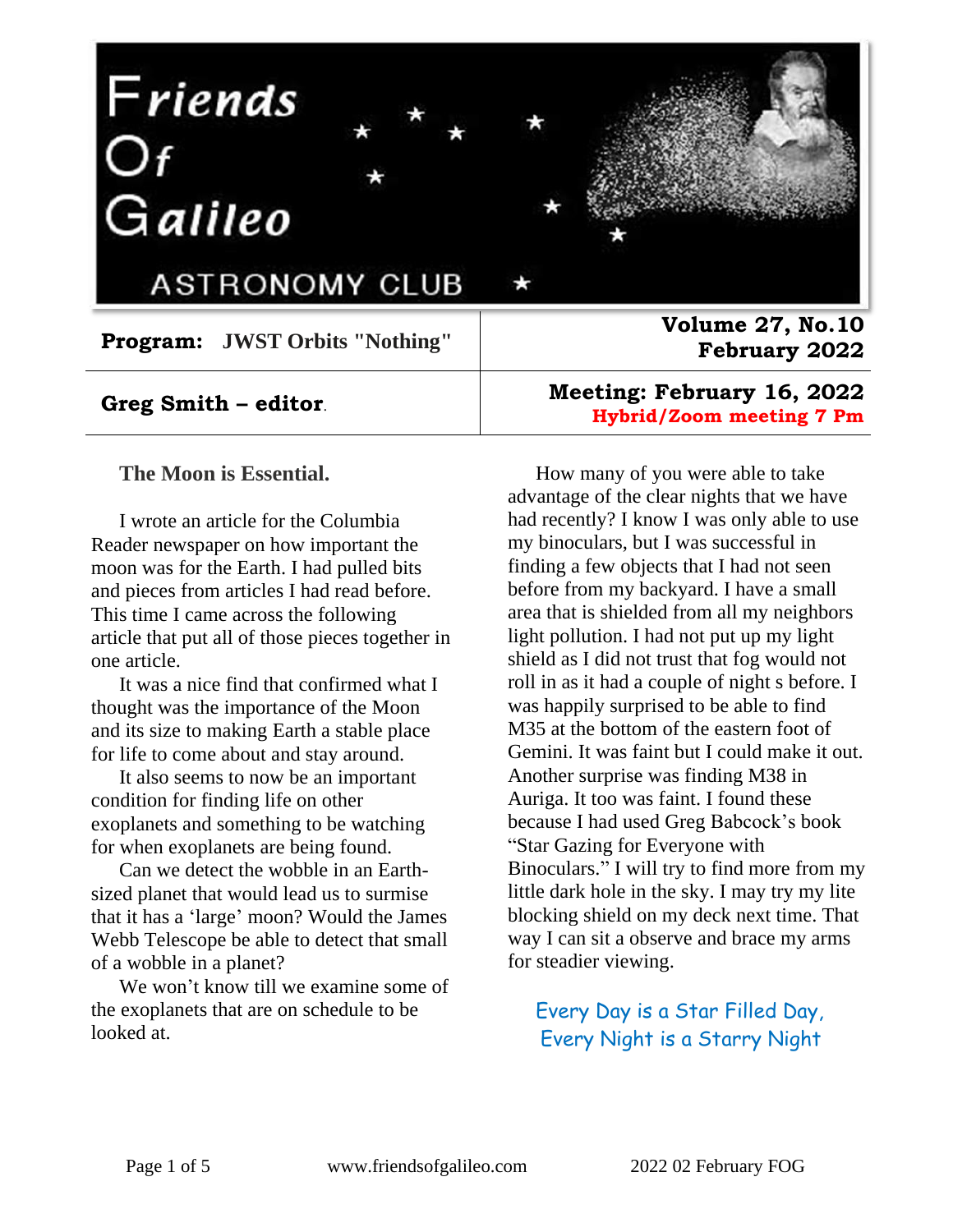

# Moons may yield clues to what makes planets habitable.

University of Rochester

Because the moon is so important to life on Earth, scientists conjecture that a moon may be a potentially beneficial feature in harboring life on other planets. Most planets have moons, but Earth's moon is distinct in that it is large compared to the size of Earth; the moon's radius is larger than a quarter of Earth's radius, a much larger ratio than most moons to their planets. New research finds that distinction significant.

Earth's moon is vitally important in making Earth the planet we know today: the moon controls the length of the day and ocean tides, which affect the biological cycles of lifeforms on our planet. The moon also contributes to Earth's climate by stabilizing Earth's spin axis, offering an ideal environment for life to develop and evolve.

Because the moon is so important to life on Earth, scientists conjecture that a moon may be a potentially beneficial feature in harboring life on other planets. Most planets have moons, but Earth's moon is distinct in that it is large compared to the size of Earth; the moon's radius is larger than a quarter of Earth's radius, a much larger ratio than most moons to their planets.

Miki Nakajima, an assistant professor of earth and environmental sciences at the University of Rochester, finds that distinction significant. And in a new study that she led, published in *Nature Communications*, she and her colleagues at the Tokyo Institute of Technology and the University of Arizona examine moon formations and conclude that only certain types of planets can form moons that are large in respect to their host planets.

"By understanding moon formations, we have a better constraint on what to look for when searching for Earth-like planets," Nakajima says. "We expect that exomoons [moons orbiting planets outside our solar system] should be everywhere, but so far we haven't confirmed any. Our constraints will be helpful for future observations."

#### **The origin of Earth's moon**

Many scientists have historically believed Earth's large moon was generated by a collision between proto-Earth -- Earth at its early stages of development -- and a large, Mars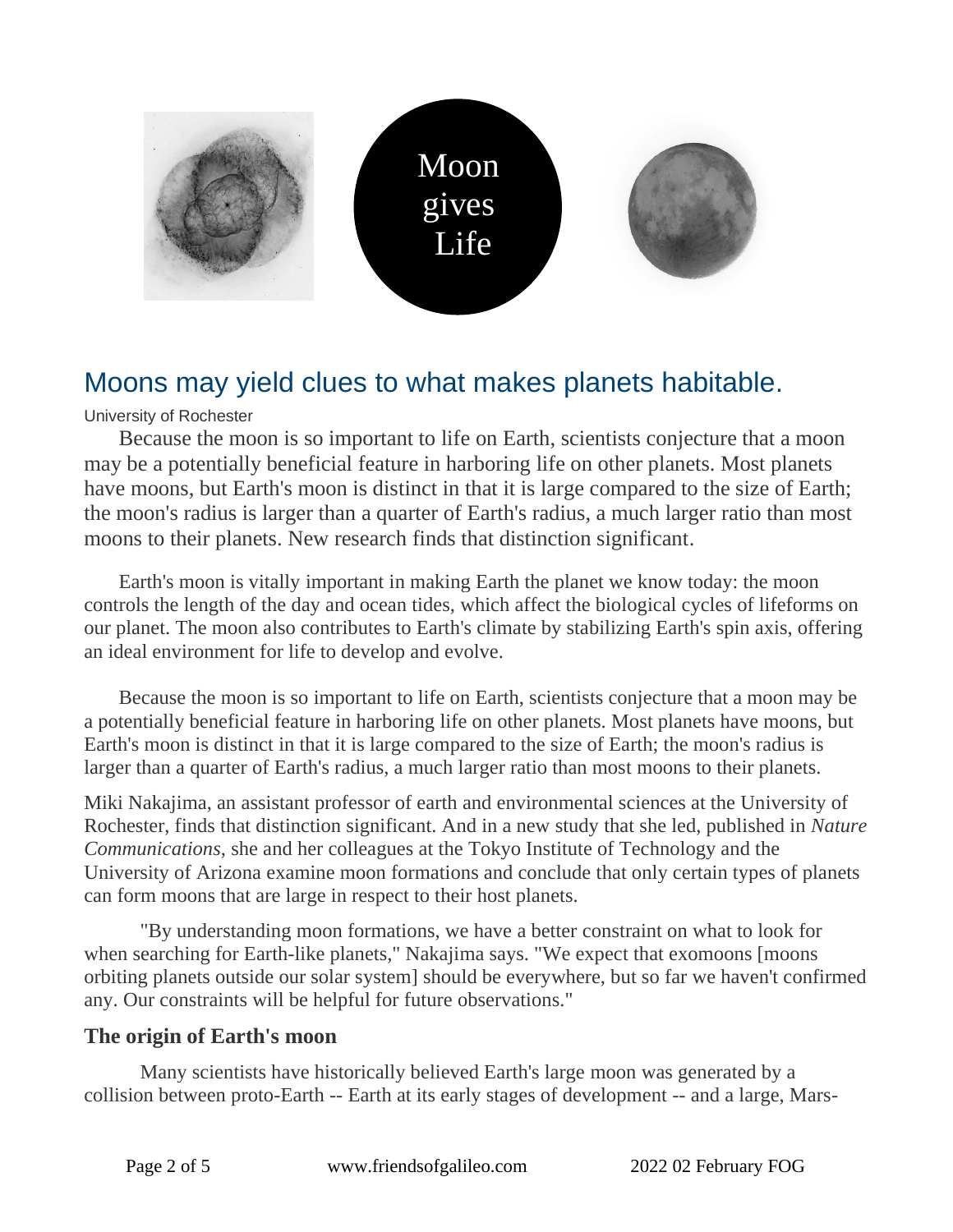sized impactor, approximately 4.5 billion years ago. The collision resulted in the formation of a partially vaporized disk around Earth, which eventually formed into the moon.

In order to find out whether other planets can form similarly large moons, Nakajima and her colleagues conducted impact simulations on the computer, with a number of hypothetical Earth-like rocky planets and icy planets of varying masses. They hoped to identify whether the simulated impacts would result in partially vaporized disks, like the disk that formed Earth's moon.

The researchers found that rocky planets larger than six times the mass of Earth (6M) and icy planets larger than one Earth mass (1M) produce fully -- rather than partially -- vaporized disks, and these fully-vaporized disks are not capable of forming fractionally large moons.

"We found that if the planet is too massive, these impacts produce completely vapor disks because impacts between massive planets are generally more energetic than those between small planets," Nakajima says.

After an impact that results in a vaporized disk, over time, the disk cools and liquid moonlets -- a moon's building blocks -- emerge. In a fully-vaporized disk, the growing moonlets in the disk experience strong gas drag from vapor, falling onto the planet very quickly. In contrast, if the disk is only partially vaporized, moonlets do not feel such strong gas drag.

"As a result, we conclude that a completely vapor disk is not capable of forming fractionally large moons," Nakajima says. "Planetary masses need to be smaller than those thresholds we identified in order to produce such moons."

#### **The search for Earth-like planets**

The constraints outlined by Nakajima and her colleagues are important for astronomers investigating our universe; researchers have detected thousands of exoplanets and possible exomoons but have yet to definitively spot a moon orbiting a planet outside our solar system.

This research may give them a better idea of where to look.

As Nakajima says: "The exoplanet search has typically been focused on planets larger than six earth masses. We are proposing that instead we should look at smaller planets because they are probably better candidates to host fractionally large moons."

University of Rochester. "Moons may yield clues to what makes planets habitable." ScienceDaily. ScienceDaily, 1 February 2022. <www.sciencedaily.com/releases/2022/02/220201144027.htm>.

# **Minutes of the January Meeting**

We had a very good turn out with over ten people tuning in to the Zoom meeting. We had several new to us people joining us from RCA in Portland. Steve Powell gave a very detailed presentation on the design and function of the James Webb Space Telescope. His presentation covered the design of the scope and its placement at the L2 gravitational equilibrium point approximately one million miles from Earth opposite from the sun.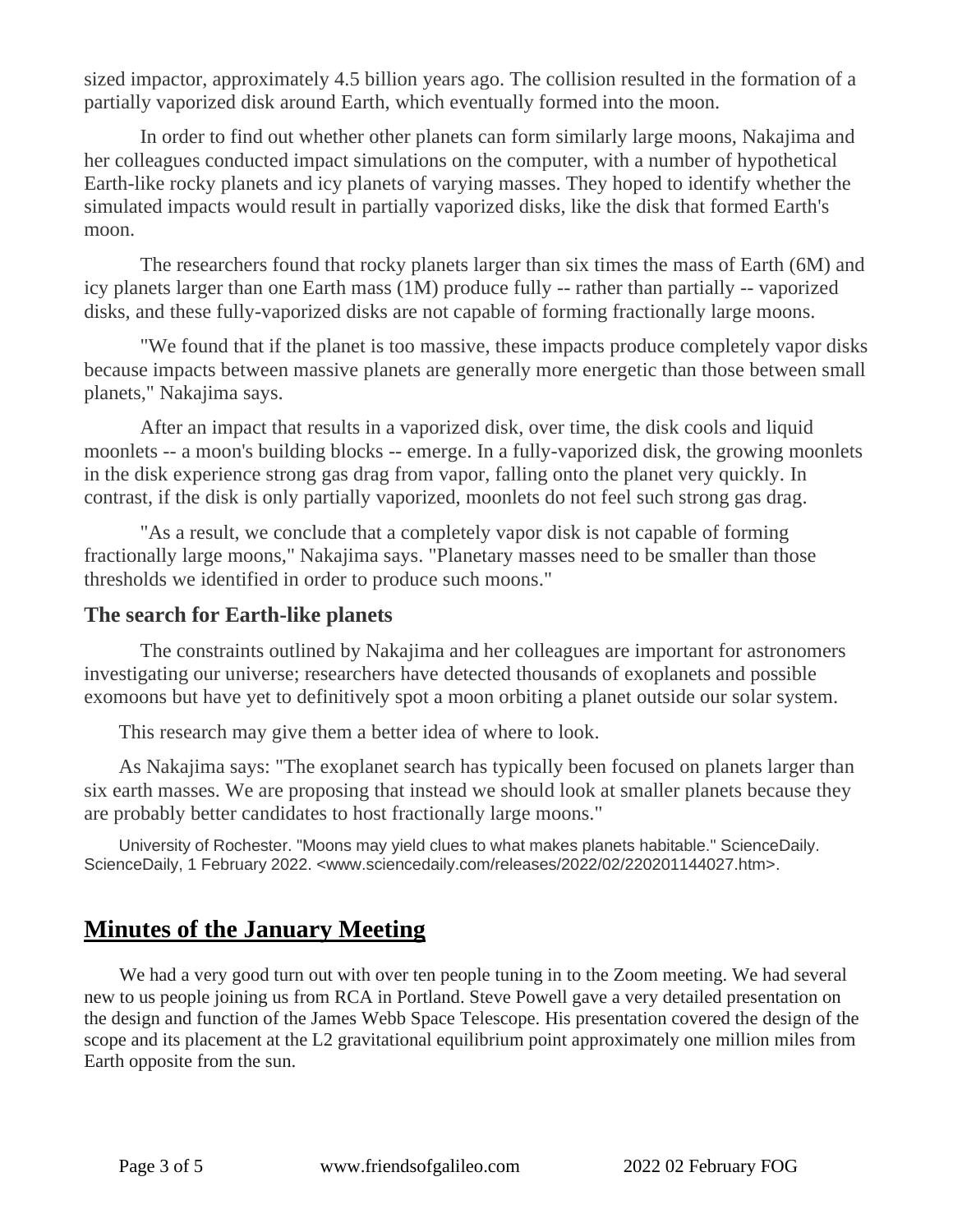#### **February 2022 Meeting**

DATE: **Wednesday February 16, 2022** TIME **7 pm** PLACE: **Hybrid**/**Zoom** , at your own home or come join us at R .A. Long High School science wing Rm 130

PROGRAM: **How the JWST Orbits "Nothing" NASA video**

**The Star Report** is posted on the clubs website: 1. It is listed in the blog portion of the website.

#### **Moon Phases:**

**Full: - Jan. 16, Wed** *8:59 AM* **3 rd Qtr***. :***Feb 23,** *Wed 2:34 PM* **New: Mar 2, Wed** *09:38 AM*

**1 st Qtr***.* **Mar. 10, Thur.** *2:46 AM*

**End of twilight** - when the brightest stars start to come out. **Wed Feb 16** 6:09 pm **Mon Feb 28** 6:26 pm **Mon, March** 7:45 pm